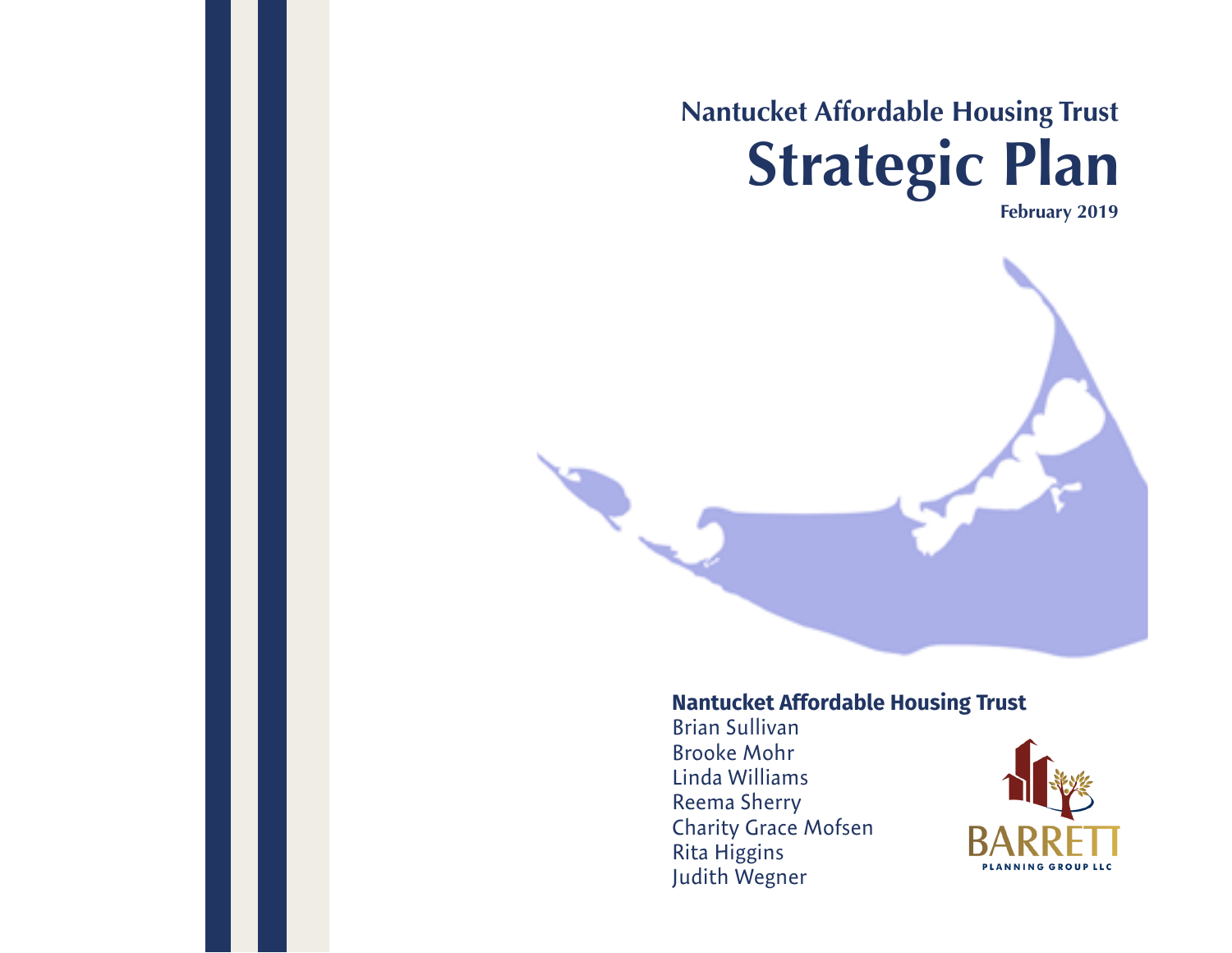## **Contents**

Our Mission 1 The Situation 2 *Problem Statement 2 Issues 4 Strategic Plan Focus Areas 6* Strategic Plan Toolbox 8 Appendix 12 *Appendix A: The Strategic Planning Process 12 Appendix B: Powers and Duties of Municipal Affordable Housing Trust Fund 13 Appendix C: Resources for Affordable Housing Production 16*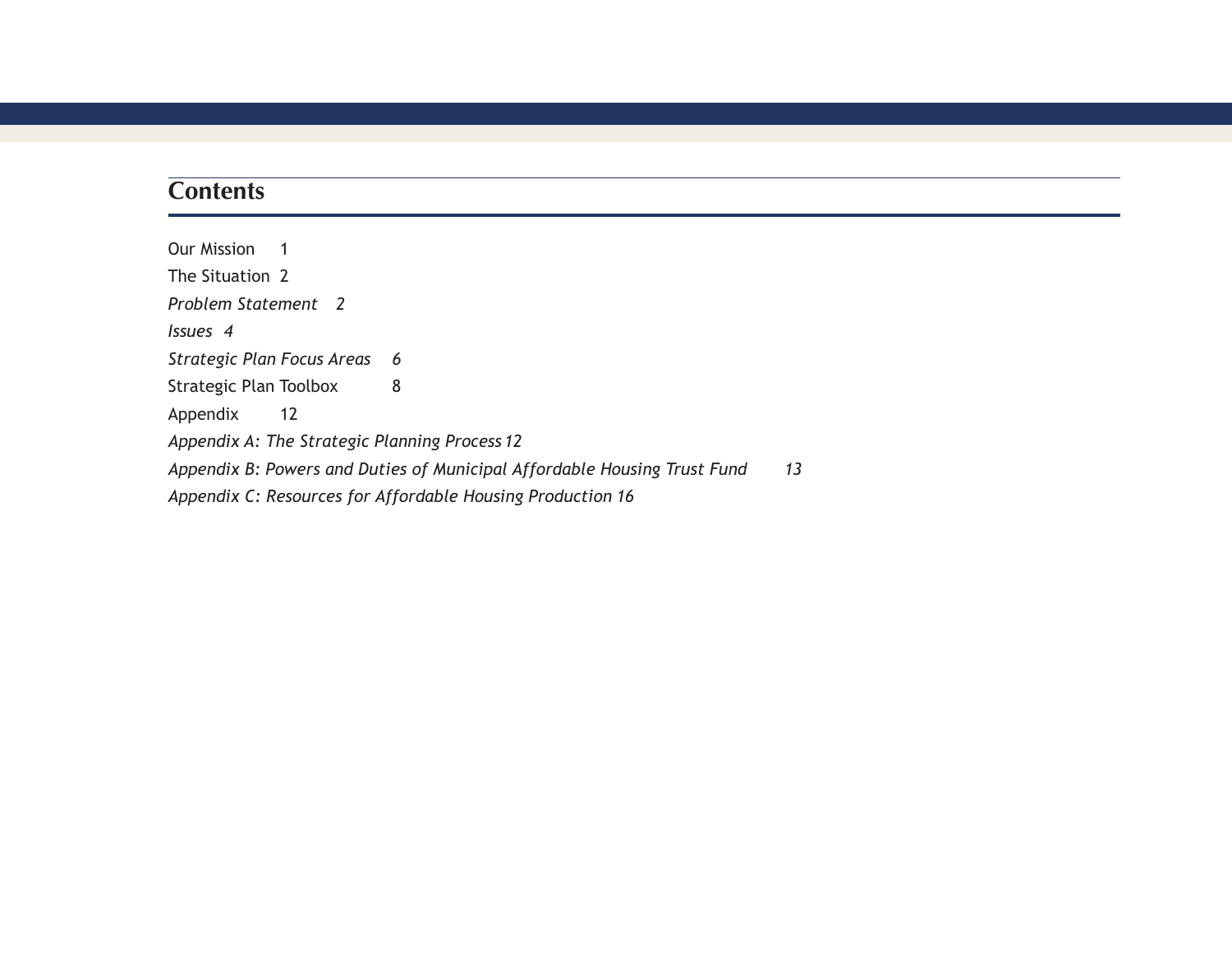## **Our Mission**

The Nantucket Affordable Housing Trust Fund (NAHT) supports the creation and preservation of affordable year-round housing for low- and moderate-income residents. We do this by:

- *Investing* in projects and programs that help people afford safe, decent, modestly priced homes that will remain affordable for the next generation;
- *Acquiring* property for affordable housing;
- **E** Educating our community about Nantucket's affordable housing needs;
- **Building** support for creation of affordable housing; and
- *Helping* Nantucket work toward the state's 10 percent affordable housing goal under Chapter 40B.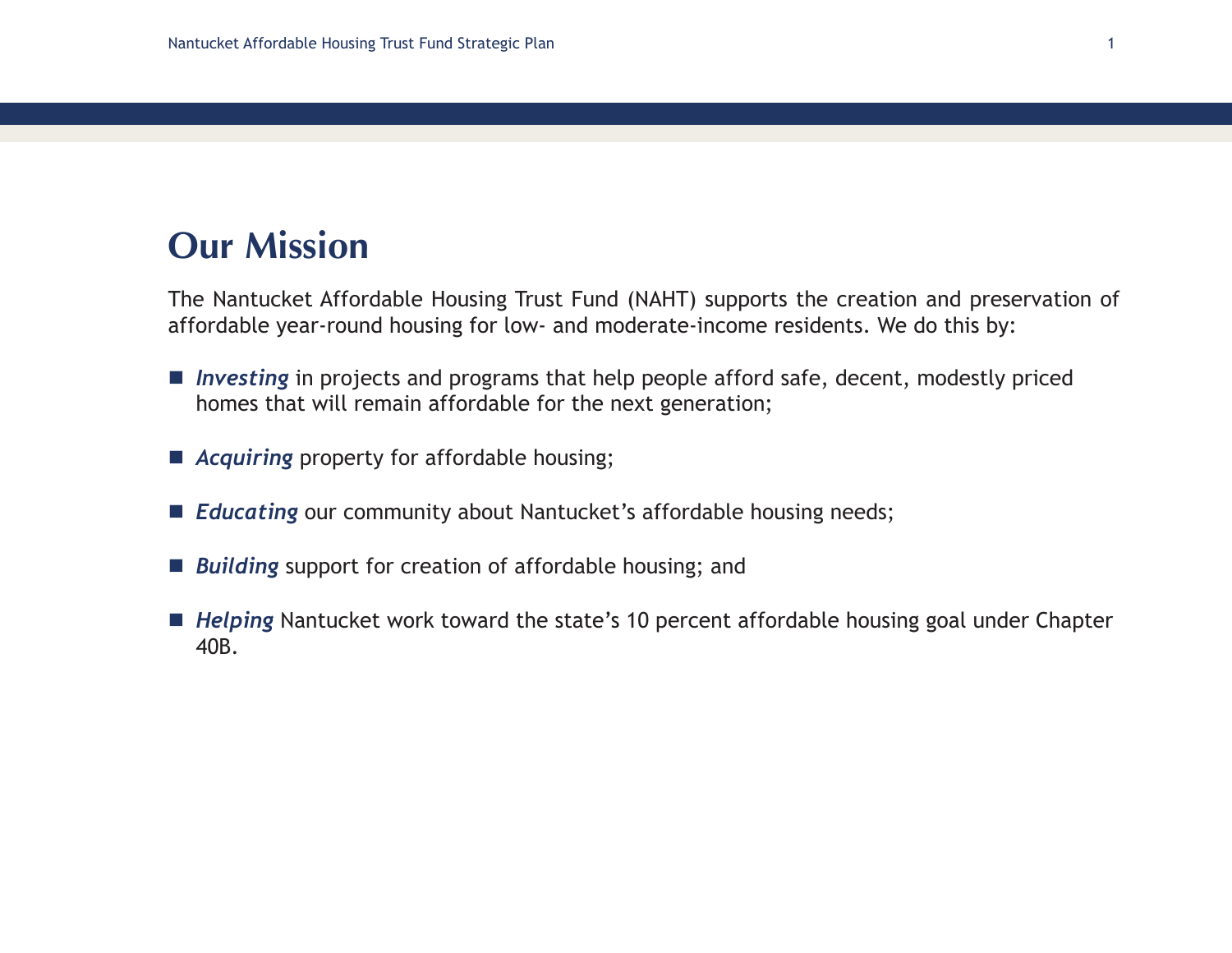## **The Situation**

### **Problem Statement**

Town Meeting established the Nantucket Affordable Housing Trust Fund (NAHT) in 2009 to create and preserve affordable housing. NAHT's powers and duties are broadly defined in G.L. c. 44, § 55C, the Municipal Affordable Housing Trust Fund law, which encourages cities and towns to create a local source of funding for affordable housing and a board of trustees to oversee the fund.

Although Town Meeting adopted the state enabling law to address Nantucket's housing needs, it has not been easy for the board of trustees to secure support for its programs and initiatives. Not everyone on Nantucket understands the island's need for affordable housing, and people do not always agree about the kinds of affordable housing Nantucket needs to provide. Furthermore, some residents question whether affordable housing is even a local responsibility. The purpose of this Strategic Plan is to help the NAHT work more effectively as a facilitator of

affordable housing and overcome obstacles that have hampered its success.

#### **A PLACE LIKE NO OTHER**

Nantucket's housing barriers are unlike those of any other town in the Commonwealth. An island 30 miles from the southern coast of Cape Cod, Nantucket is the only geographic area in Massachusetts controlled by three overlapping jurisdictions: a municipality, an entire county, and a regional planning commission. About the only thing Nantucket has in common with most Massachusetts communities is that it falls far below the 10 percent statutory minimum for low-income housing under the state affordable housing law, known by its short title, Chapter 40B.<sup>1</sup>

Today, despite efforts by the Town of Nantucket and NAHT, and others, just 2.5 percent of Nantucket's year-round housing units are eligible for the Chapter 40B Subsidized Housing Inventory  $(SHI).<sup>2</sup>$  The 121 SHI-eligible units pale in comparison to the estimated 870 low- and moderate-income households living year-round on Nantucket in dwellings they cannot afford.<sup>3</sup>

*Nantucket's 121 SHI-eligible units pale in comparison to the estimated 870 low- and moderate-income households living year-round on Nantucket in dwellings they cannot afford.*

<sup>1</sup> G.L. c. 40B, §§ 20-23.

<sup>2</sup> Massachusetts Department of Housing and Community Development (DHCD), Subsidized Housing Inventory, Updated December 2017.

<sup>3</sup> U.S. Department of Housing and Urban Development (HUD), Comprehensive Housing Affordability Strategy (CHAS) Data, from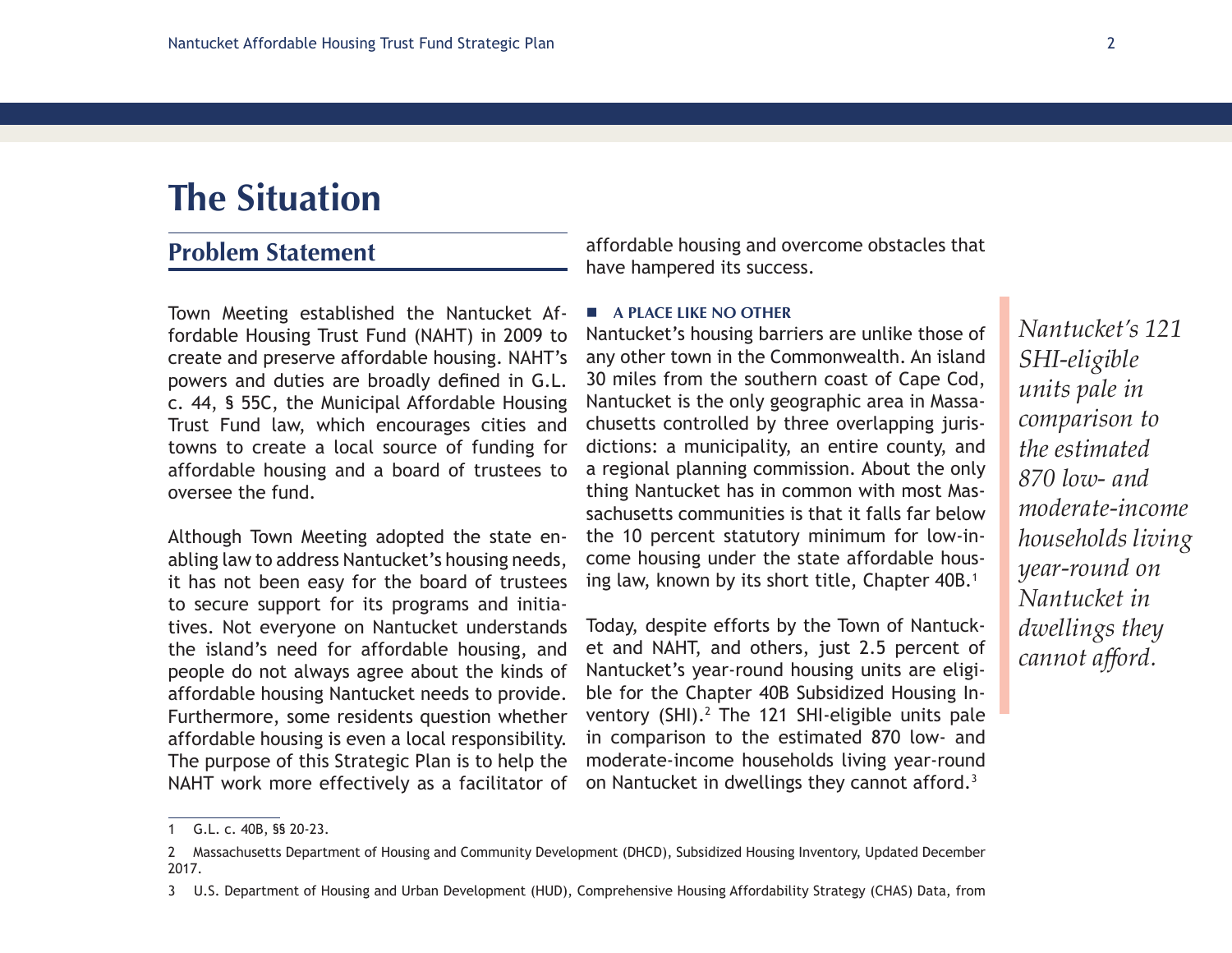Nantucket ranks seventh out of 351 cities and towns statewide for percentage of seasonal or vacation homes, so it joins several communities on Martha's Vineyard and Cape Cod in hosting affluent households who spend their summers on the Massachusetts coast. However, Nantucket is also a year-round settlement. It has a larger economy than the higher-ranked resort towns, yet geographic isolation severely constrains Nantucket's ability to support local employment.

It is unrealistic for people with a job on Nantucket to commute from the mainland every day. For off-island residents trying to keep a job on Nantucket, the solution during the work week is often a spare bedroom or basement couch in an islander's home. Nantucket needs more housing for workers at all wage levels, and while the need is especially acute for people with year-round jobs, the seasonal workers have to be housed, too. Otherwise, Nantucket will continue to struggle with the problem of too many markets competing for the same inadequate supply.

Nantucket's unique geography limits the options available to pursue other affordable housing possibilities by the Town or with other communities. Located far from the mainland, Nantucket has to provide affordably priced housing within its own borders – if not for social fairness, then for the practical need to maintain a local economy. With some 60 percent of the entire island rendered undevelopable by natural and man-made constraints, Nantucket has exceptionally high land costs. This, paired with relentless seasonal housing demand, drives housing prices far beyond the reach of ordinary Nantucket workers.

Today, the median sale price of single-family homes on Nantucket ranks with Boston's most prestigious close-in suburbs: Brookline, Weston, Wellesley, Lexington, and Lincoln. The difference is that Boston-area suburbs can and do draw on a wider labor market area and participate in a regional exchange of goods and services. Nantucket has no neighbors.

#### **DIFFICULT LOCAL INITIATIVES**

Nantucket shares with the state's most affluent towns the high risk *Nantucket has too many markets competing for the same inadequate supply.* 

that approvals of affordable housing development will be appealed by residents (year-round or seasonal) who can afford a lengthy litigation process. A recent example involves Town-owned property at 6 Fairgrounds Road, which Town Meeting rezoned for higher-density development. The Select Board agreed to convey the property under a longterm ground lease following a competitive developer selection process.

The proposed project would have allowed Nantucket's Housing Production Plan (2016) to be certified by DHCD, thereby enabling the Zoning Board of Appeals to deny a large, unwanted Chapter 40B development. The selected developer wanted to build a 64-unit mixed-income rental project known as Ticcoma Green and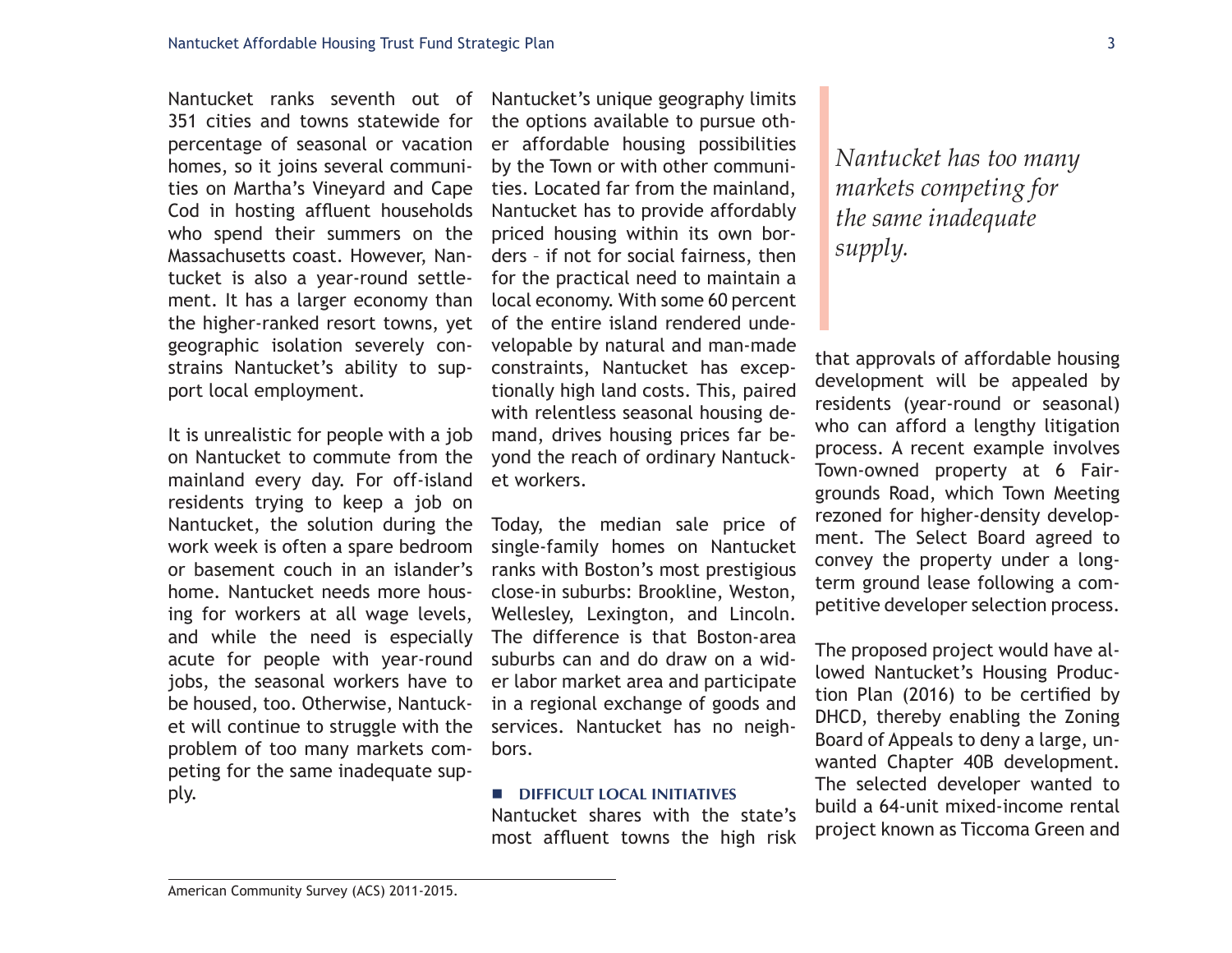obtained a special permit from the Planning Board for it, only to be blocked by a neighborhood appeal. The project remains stalled in court.

There has been related unrest since then, including citizen petitions to stop Ticcoma Green and institute a seven-year moratorium on the use of Town land or funding for new affordable housing. Town Meeting rejected both petitions. Meanwhile, a privately sponsored Chapter 40B project less than a mile from 6 Fairgrounds Road has further energized mid-island residents.

Even an affordable housing success story like **Sachem's Path** has contended with naysayers. Located on land formerly owned by the Nantucket Housing Authority, Sachem's Path was almost thirty years in the making. In 1985, Nantucket voted to give the land to the Nantucket Housing Authority for the purpose of developing affordable housing. In 2011, the housing authority selected a developer to oversee the project, and construction began three years later.

Sachem's Path includes 40 mixed-income homes off Surfside Road, developed by the Housing Assistance Corporation of Cape Cod, the regional non-profit in Barnstable County, in partnership with developer Kevin McGuire. Designed to respect Nantucket's look and feel, Sachem's Path consists of traditional single-family homes for homebuyers with incomes between 80 and 150 percent of Area Median Income (AMI) – a number that on Nantucket exceeds that of all other metro and non-metro areas in Massachusetts. To help Nantucket renters buy a house on Sachem's Path, the NAHT has offered down payment and closing cost assistance to eligible buyers. Hotel housekeeping staff could not afford a home there,



but teachers, plumbers, and interior designers could, and that was the intent.

#### **Issues**

With many more demands on Nantucket's housing than the supply can possibly meet, the Town finds itself with some critical problems:

 Low-wage workers in the hospitality, tourism, and retail industries are frequently forced to live in overcrowded, substandard units concentrated in some mid-island neighborhoods. Without realistic options for them to find better affordable housing on Nantucket, island authorities hesitate to press for code enforcement and residents hesitate to report violations. People with the greatest housing needs on Nantucket are the hardest ones to help.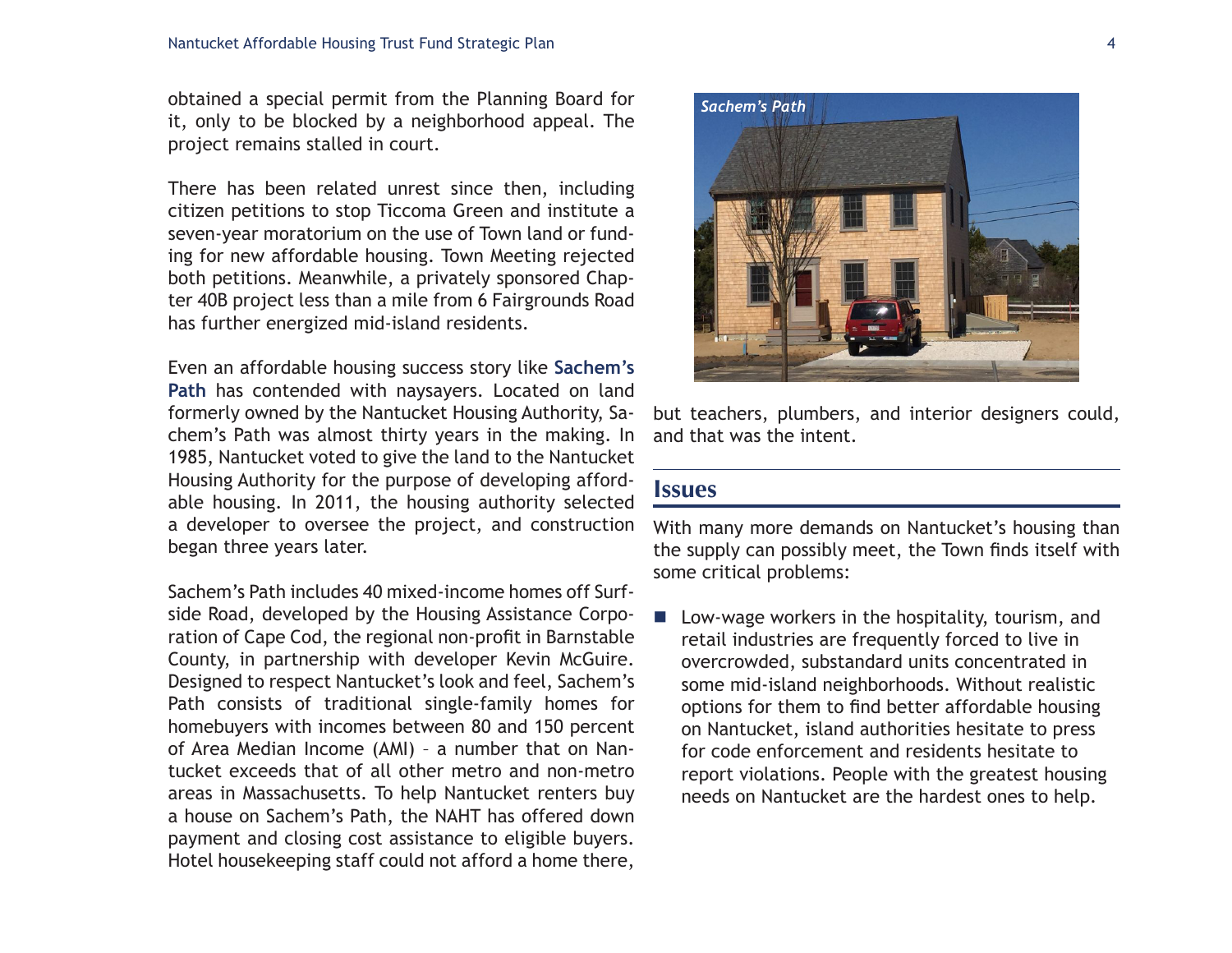*Nantucket struggles with misinformation, lack of knowledge, and uneasiness about (if not resistance to) race, class, poverty, and cultural diversity . . .There is more to the HPP than striving to create 24 lowand moderate-income units per year.* 

- Town government and other employers frequently lose qualified job applicants because potential hires cannot find modestly priced housing on Nantucket.
- Nantucket needs a wider range of homeownership and rental options if the island hopes to keep people over the long term. However, before the public even knows that homes have been put on the market, developers and homebuilders often move quickly to acquire them, making it impossible for first-time or move-up homebuyers and renters to compete.
- Homes once occupied by year-round residents frequently convert to seasonal use upon resale. The supply of year-round housing is diminishing.
- If Nantucket could create at least 24 new low- or moderate-income units each year, the Town would be eligible for "certification" of its DHCD-approved Housing Production Plan. The Nantucket Select Board has made it an official Town goal to create 24 affordable units per year. Without a site like 6 Fairgrounds Road, a 24-unit target requires multiple small projects – known in the housing field as scattered-site affordable housing – which is more complicated than carrying out one development and vulnerable to more sources of appeal. If this is Nantucket's preferred approach, the NAHT and others interested in affordable housing cannot wait until potentially suitable properties are listed for sale. And, for the Town to acquire *any* property for affordable housing development, state procurement laws come into play.
- Successful partnerships between conservation and housing groups exist in some Massachusetts towns and communities elsewhere in the U.S., but there is limited rapport between groups like the Nantucket Land Bank or Nantucket Conservation Foundation and the NAHT, Housing Nantucket, and others. There is currently an agreement to looks for joint venture opportunities, yet partnership acquisitions can be difficult. The Land Bank's funding far surpasses what is available to the NAHT, so a realistic conservation project may not be a realistic affordable housing project.
- Nantucket seems to see Chapter 40B comprehensive permits as intrinsically problematic. The Town prefers – at least by custom – to work with its own zoning and other regulations to control affordable housing development. However, the comprehen-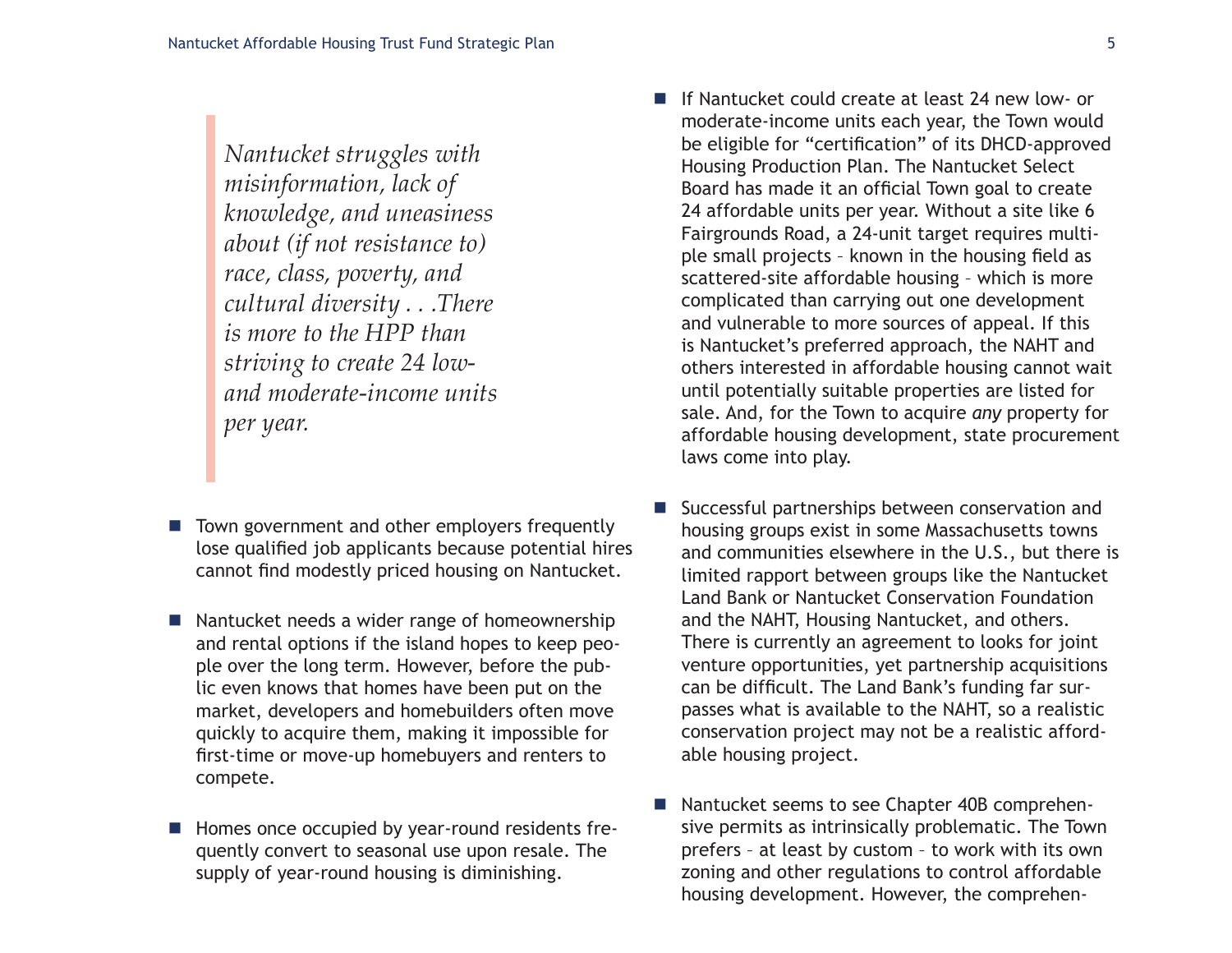sive permit comes with advantages that need to be considered before the Town embarks on more local initiative developments.

- Nantucket struggles with misinformation, lack of knowledge, and uneasiness about (if not resistance to) race, class, poverty, and cultural diversity even though island employers depend heavily on immigrant minorities for lower-wage jobs. It may be true that no amount of public education will materially change public attitudes about affordable housing. However, the housing organizations and Town leaders need to speak with a common voice and a shared commitment to implementing the Housing Production Plan. There is more to the HPP than striving to create 24 low- and moderate-income units per year.
- $\blacksquare$  There is some expectation that the NAHT should facilitate the creation of 24 units per year, i.e., the minimum required to qualify for HPP certification. However, the state's most well-resourced, wellstaffed municipal housing trusts do not develop 24 affordable housing units in a single year; even 24 units in two years would be a stretch. While increasing the supply of affordable housing is NAHT's main purpose, the most important near-term steps for NAHT involve building capacity and becoming a more effective organization.

### **Strategic Plan Focus Areas**

#### **IDENTITY**

Although housing "insiders" and most Town officials know what the NAHT is, the community at large does not. Many people have trouble distinguishing NAHT from groups such as Housing Nantucket, a private, non-profit 501(c)(3) that administers Nantucket's covenant program, Habitat for Humanity, or the Nantucket Housing Authority. NAHT is relatively unknown compared with Housing Nantucket and ReMain Nantucket.

#### **RELATIONSHIPS**

NAHT needs to establish better rapport with other Nantucket entities, especially Town government entities, because it needs to work with them in order to operate effectively. There is a lack of clarity about the NAHT's job, how the NAHT's roles and responsibilities relate to the job of the Town's Housing Specialist, and how NAHT's work differs from groups such as Housing Nantucket or the Community Preservation Committee.

Nantucket has residents, both seasonal and year-round, with significant experience in real estate development and finance whose involvement in NAHT projects could help to make the group more successful. There is some sense in Town that engaging these people on an advisory basis would help to build NAHT's capacity and improve its standing in the community. Planning sessions with the trustees brought to light how important it is for them to think strategically and understand how to reach a variety of audiences. Establishing deeper connections in the community could be very helpful in this regard.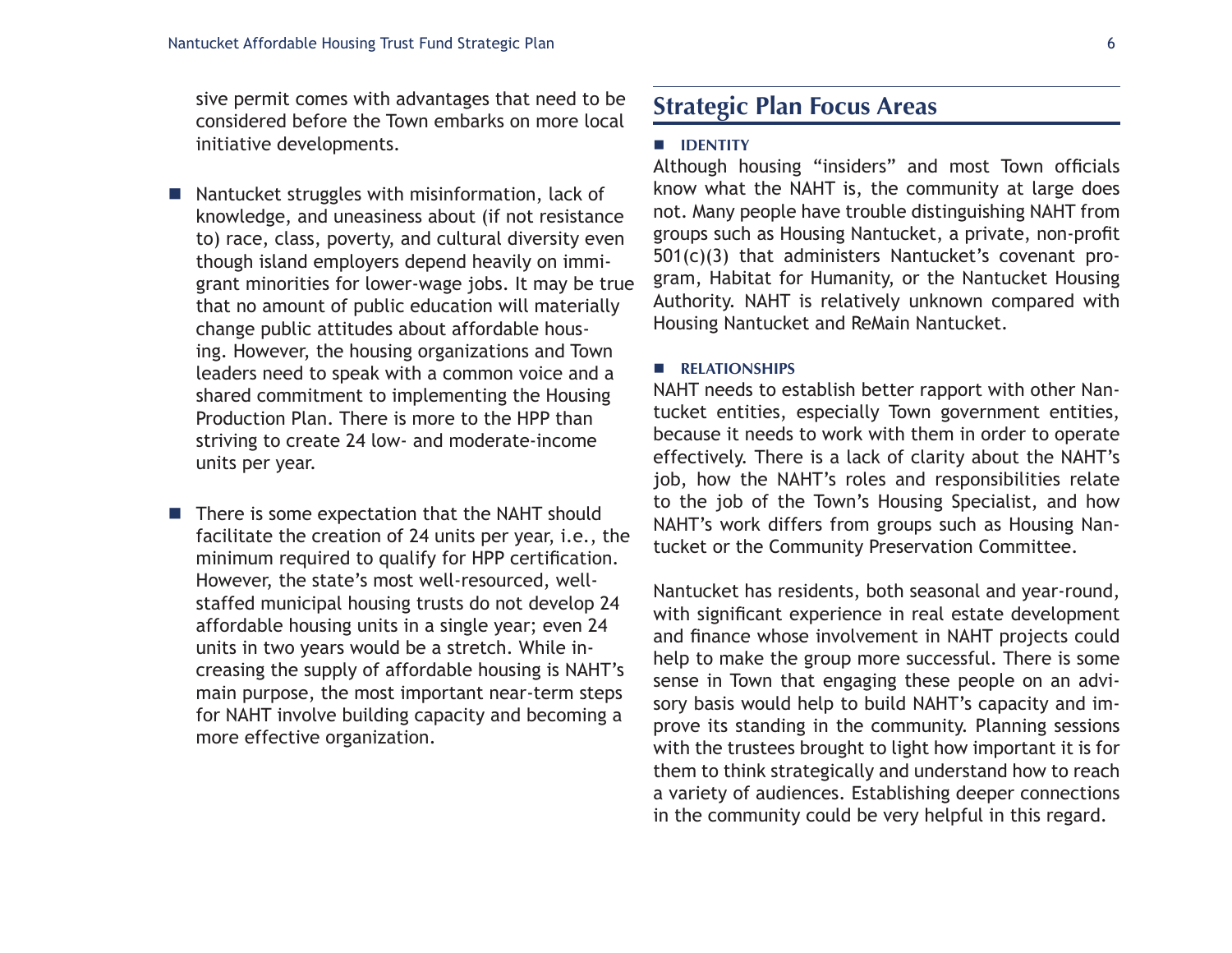#### **INFORMATION**

Knowledge of the island's housing needs is remarkably weak on Nantucket. When people say they want to implement the Housing Production Plan, it seems that more often than not, they simply mean Nantucket should create 24 affordable units per year. However, the Housing Production Plan contains many more recommendations and identifies many more issues than the minimum production number for certification. Furthermore, additional or better data may be available today, notably because of access to the new Nantucket Data Platform.

There are critical needs for public education about affordable housing and a broader corps of advocates. It will be difficult for NAHT to accomplish any significant degree of housing production without extended community support, i.e., support beyond "usual suspects."

#### **TRUST FUND**

The Trust Fund currently has an unallocated balance of \$1.7 million. Known programmatic commitments of NAHT's future resources include continuation of the Closing Cost Assistance Program, but most of the unallocated balance functions as a reserve account for land acquisition. Program design and development, funding guidelines, and project solicitations and selection criteria will be important tasks for NAHT in the immediate future.

While many in Nantucket have hoped the state legislature would support a home rule petition to fund a local Housing Bank with a real estate transfer fee on most transactions in Nantucket, the legislature has not moved the bill forward. Thus, it will likely fall to Nantucket taxpayers to continue supporting the NAHT with local appropriations, including but not limited to Community Preservation Act (CPA) funds.

Other options may be available to fund affordable housing development on Nantucket, such as a community foundation backed with private funds and directed primarily by private donors and investors. How NAHT would fit within this kind of model should be explored in the next 15 to 18 months.

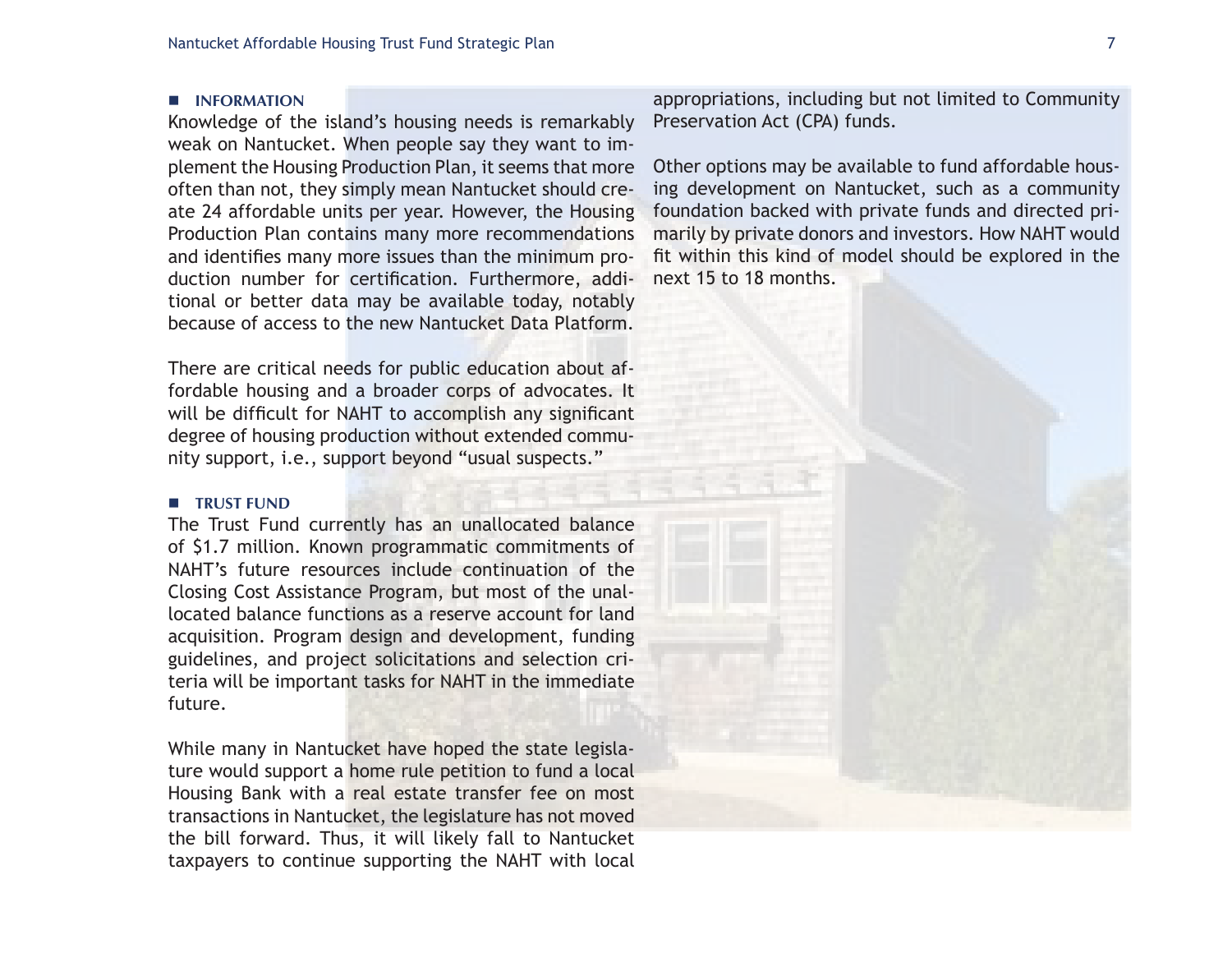## **Strategic Plan Toolbox**

*What does the NAHT have to work with in order address the focus areas outlined in the Strategic Plan and carry out programs that further its mission? What steps will it take, and toward what ends?*

| <b>Resources Needed</b>                       | <b>For These Activities</b>                                                                            | <b>To Support Output of This</b><br><b>Type/Extent</b> |
|-----------------------------------------------|--------------------------------------------------------------------------------------------------------|--------------------------------------------------------|
|                                               | <b>STRATEGIES</b>                                                                                      |                                                        |
|                                               | <b>NAHT Operations</b>                                                                                 |                                                        |
| <b>Board Action</b>                           | Formulate Budget for FY Requests                                                                       | Programs and Administration                            |
| <b>Collaboration with</b><br>Town Manager, SB | Define roles for existing town staff (Tucker/Megan)                                                    | Programs and Administration                            |
| <b>Funding</b>                                | Collect data to inform decision making; Data Platform<br>project                                       | Information                                            |
| Communications                                | Initiate outreach/liaison with other Town boards/<br>depts                                             | <b>Effective Relationships</b>                         |
| Communications                                | Initiate outreach to community organizations/groups                                                    | <b>Effective Relationships</b>                         |
| <b>Board Subcommittee</b>                     | Develop communications plan - website/community<br>input                                               | <b>Public Education</b>                                |
| <b>Board Subcommittee</b>                     | Establish calendar of annual events/deadlines                                                          | <b>Public Education</b>                                |
| <b>Board Action</b>                           | Engage consultants as needed to support operations                                                     | <b>Capacity Building</b>                               |
| <b>Board Officers</b>                         | Establish Board of Advisors to capitalize on available<br>expertise                                    | <b>Capacity Building</b>                               |
| <b>Board Subcommittee</b>                     | Explore funding mechanisms outside annual budget<br>(Short term rental tax; CPC Bonding: Housing Bank) | Long-Term Financial Plan                               |
| Collaboration with<br>Town Manager, SB        | Identify future staffing needs to manage increased<br>NAHT activity/functions                          | Programs and Administration                            |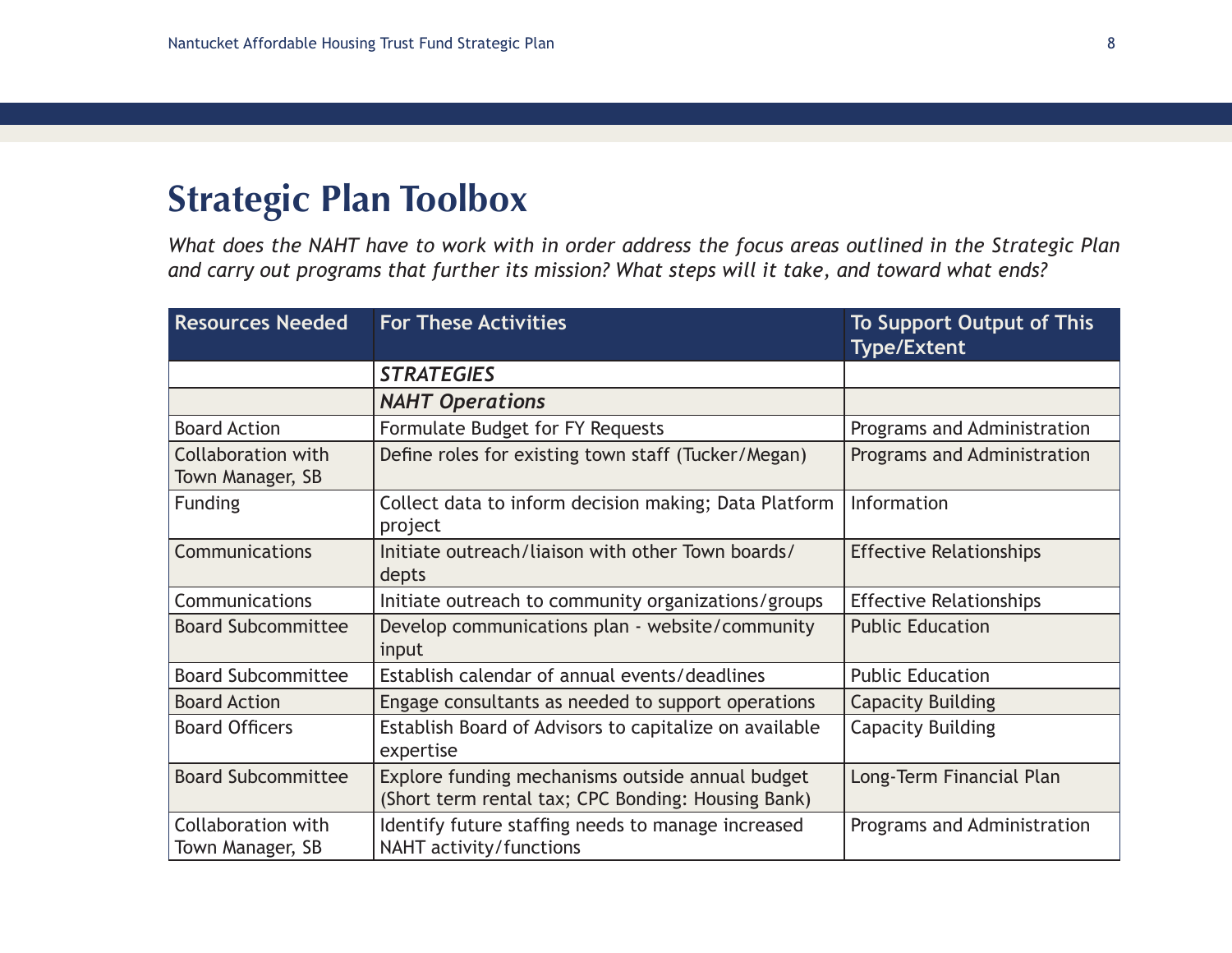| <b>Resources Needed</b>                          | <b>For These Activities</b>                                                             | <b>To Support Output of This</b><br><b>Type/Extent</b>   |
|--------------------------------------------------|-----------------------------------------------------------------------------------------|----------------------------------------------------------|
| <b>Board Action; Staff</b><br>Support            | Solicit broad community input on goals for housing                                      | <b>Public Education</b>                                  |
|                                                  | Define Program for Land Acquisition                                                     |                                                          |
| <b>Board Action; Staff</b><br>Support            | Develop criteria for RFI(s) for parcels to purchase with<br>input from Planning Dept    | Programs and Administration                              |
| Collaboration with<br><b>Town Administration</b> | Coordinate procurement process with Finance<br>Department                               | Programs and Administration                              |
| <b>Staff</b> ; Consultants                       | Explore site control and ownership models (leasehold;<br>Community Land Trust, etc.)    | Information                                              |
| <b>Board Officers</b>                            | Pursue acquisition partnerships with Land Bank                                          | <b>Capacity Building</b>                                 |
| <b>Board Action; Staff or</b><br>Consultants     | Develop criteria for partnerships with private<br>developers                            | <b>Capacity Building; Programs</b><br>and Administration |
|                                                  |                                                                                         |                                                          |
|                                                  | <b>Explore use of existing Town-owned property</b><br>for housing                       |                                                          |
| <b>Staff Support</b>                             | Identify list of existing town property                                                 | Programs and Administration                              |
| <b>Staff Support; Board</b><br>Subcommittee      | Review Fire Department property as requested by<br><b>Select Board</b>                  | Programs and Administration                              |
| Collaboration with<br><b>Town Administration</b> | Collaborate with Select Board and Administration on<br>overall plan for town properties | Long-Term Financial Plan                                 |
|                                                  |                                                                                         |                                                          |
|                                                  | Establish down-payment assistance pilot<br>program                                      |                                                          |
| Staff Support or<br>Consultants                  | Determine AMI levels to be included                                                     | Programs and Administration                              |
| Staff Support or<br>Consultants                  | Determine loan vs. NAHT equity position                                                 | Programs and Administration                              |
| <b>Staff Support or</b><br>Consultants           | Determine amount of assistance                                                          | Programs and Administration                              |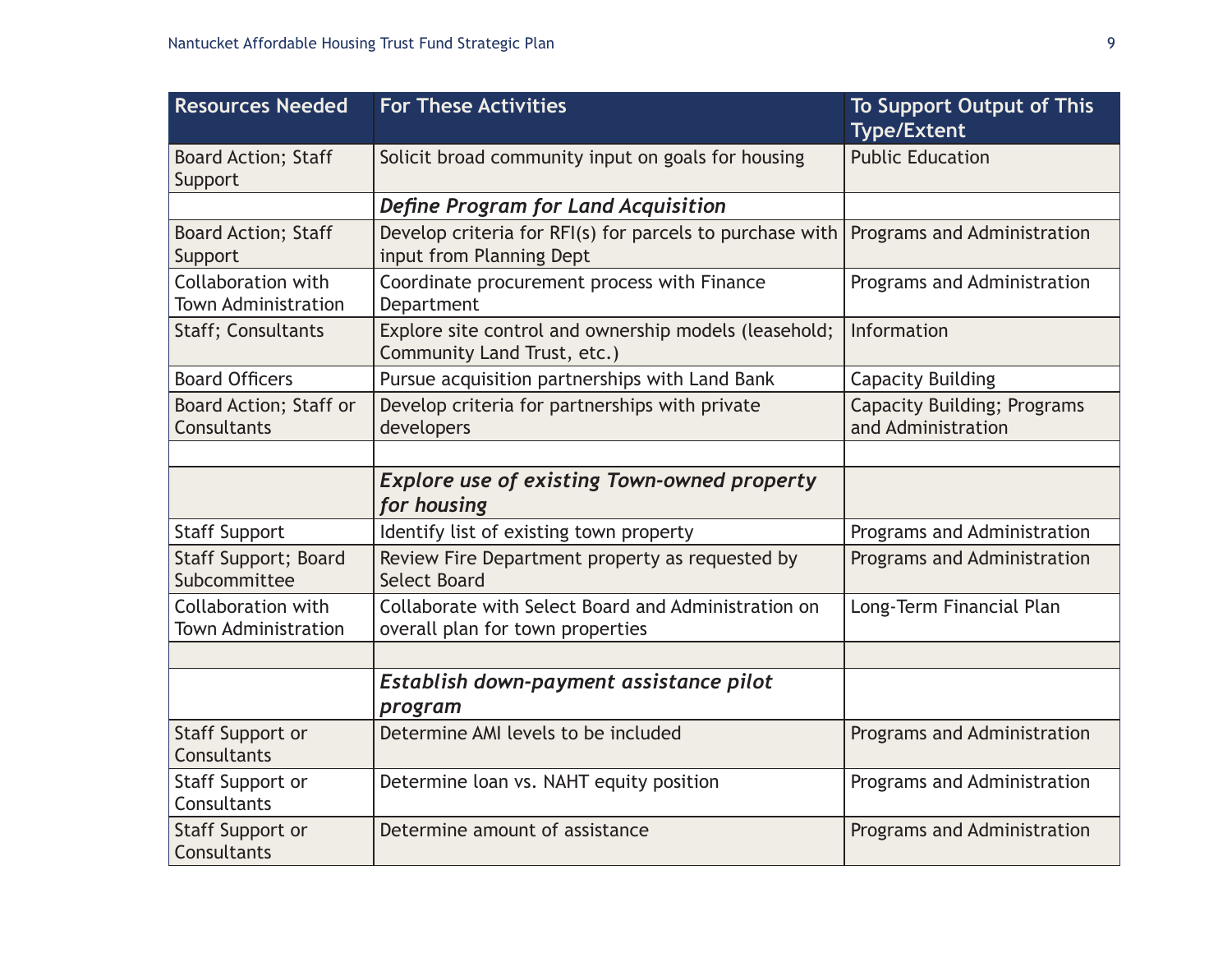| <b>Resources Needed</b>                          | <b>For These Activities</b>                                                                                                                                                                            | <b>To Support Output of This</b><br><b>Type/Extent</b> |
|--------------------------------------------------|--------------------------------------------------------------------------------------------------------------------------------------------------------------------------------------------------------|--------------------------------------------------------|
| Staff Support or<br>Consultants                  | Determine necessary deed restrictions/covenants                                                                                                                                                        | Programs and Administration                            |
| <b>Board Action</b>                              | Solicit feedback from other Town boards/departments<br>(Select Board/Finance)                                                                                                                          | Programs and Administration                            |
| Staff Support or<br>Consultants                  | Investigate impact on buyer mortgage qualification                                                                                                                                                     | Programs and Administration                            |
|                                                  | Buy back: Acquisition of existing housing stock<br>into affordable rental program (serves as a<br>"safe harbor" insurance policy)                                                                      |                                                        |
| Staff Support or<br>Consultants                  | Seek input from Town Counsel/DHCD on how to ensure<br>SHI list eligibility at various AMI levels                                                                                                       | Programs and Administration                            |
| Staff Support or<br>Consultants                  | Establish procurement procedures - RFI criteria                                                                                                                                                        | Programs and Administration                            |
| Collaboration with<br><b>Town Administration</b> | Seek input from Finance Department on best financing<br>plan                                                                                                                                           | Programs and Administration                            |
| Collaboration with<br><b>Town Administration</b> | Establish criteria for RFP for property management                                                                                                                                                     | Programs and Administration                            |
|                                                  |                                                                                                                                                                                                        |                                                        |
|                                                  | <b>Year-Round Rental Incentive Program</b>                                                                                                                                                             |                                                        |
| Staff Support or<br>Consultants                  | Establish criteria to SHI-List existing rental properties<br>(length of covenant; income levels)                                                                                                       | Programs and Administration                            |
| Staff Support or<br>Consultants                  | Create calculator for landlords to evaluate seasonal<br>vs. year-round revenue                                                                                                                         | Programs and Administration                            |
| Staff Support or<br>Consultants                  | Develop financial incentives to convert seasonal to<br>year-round or affordable rentals (e.g., tax rebates;<br>rent subsidy; low-interest loans/grants to bring<br>substandard units up to code, etc.) | Programs and Administration                            |
|                                                  |                                                                                                                                                                                                        |                                                        |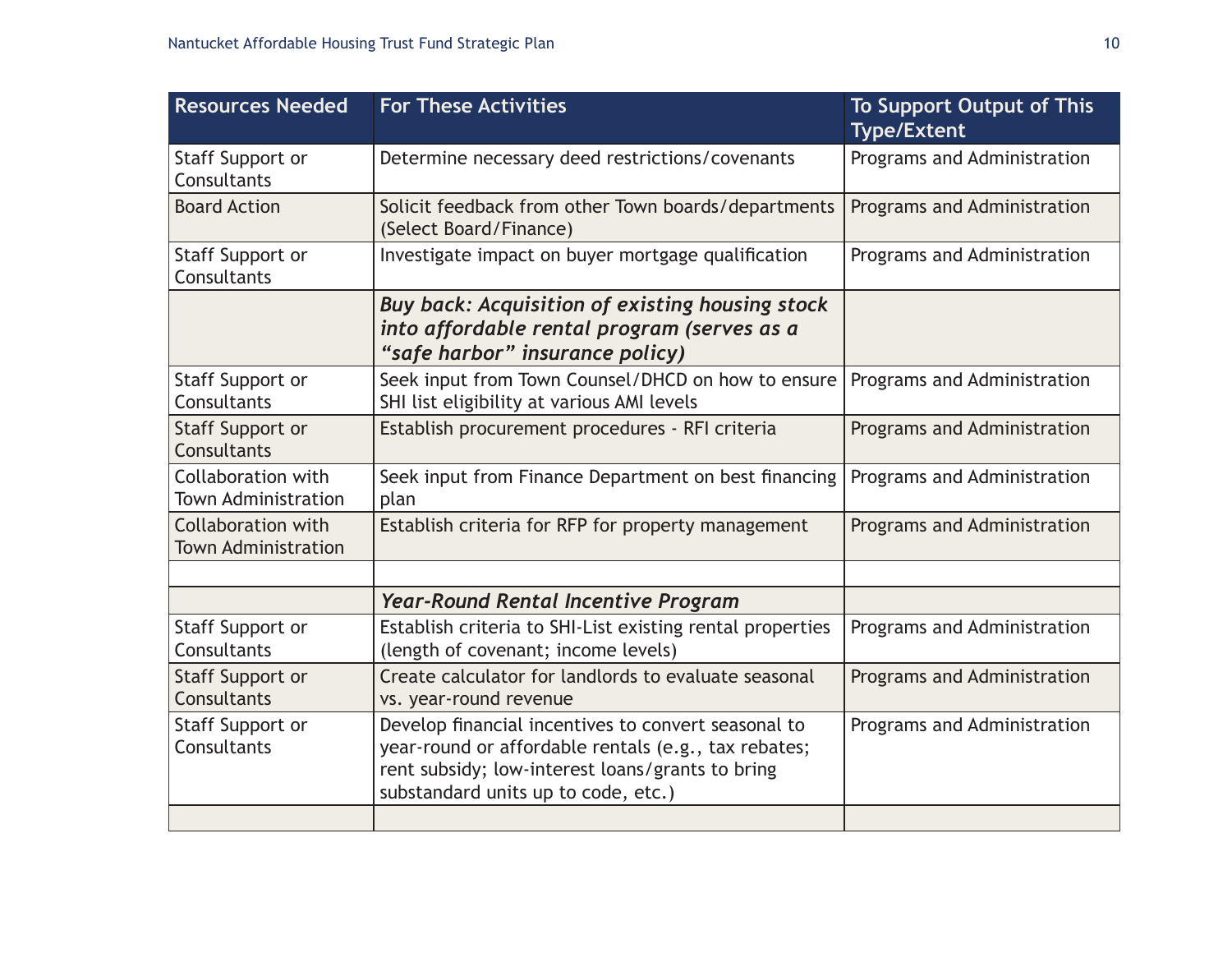| <b>Resources Needed</b>                | <b>For These Activities</b>                                                                                         | <b>To Support Output of This</b><br><b>Type/Extent</b> |
|----------------------------------------|---------------------------------------------------------------------------------------------------------------------|--------------------------------------------------------|
|                                        | <b>Buy-Down Program</b>                                                                                             |                                                        |
| Staff Support or<br>Consultants        | Determine criteria process for purchasing covenants<br>on existing housing to convert them to SHI-eligible<br>units | Programs and Administration                            |
| Staff Support or<br>Consultants        | Determine if current occupants can stay under fair<br>housing guidelines                                            | Programs and Administration                            |
|                                        |                                                                                                                     |                                                        |
|                                        | Subsidy program for private developments                                                                            |                                                        |
| <b>Staff Support or</b><br>Consultants | Determine criteria process for per-unit cash in<br>exchange for permanent affordable covenants                      | Programs and Administration                            |
| Staff Support or<br>Consultants        | Rental vs. ownership models                                                                                         | Programs and Administration                            |
| Staff Support or<br>Consultants        | Subsidy through low-cost ground lease of land (6<br>Fairgrounds Rd. model)                                          | Programs and Administration                            |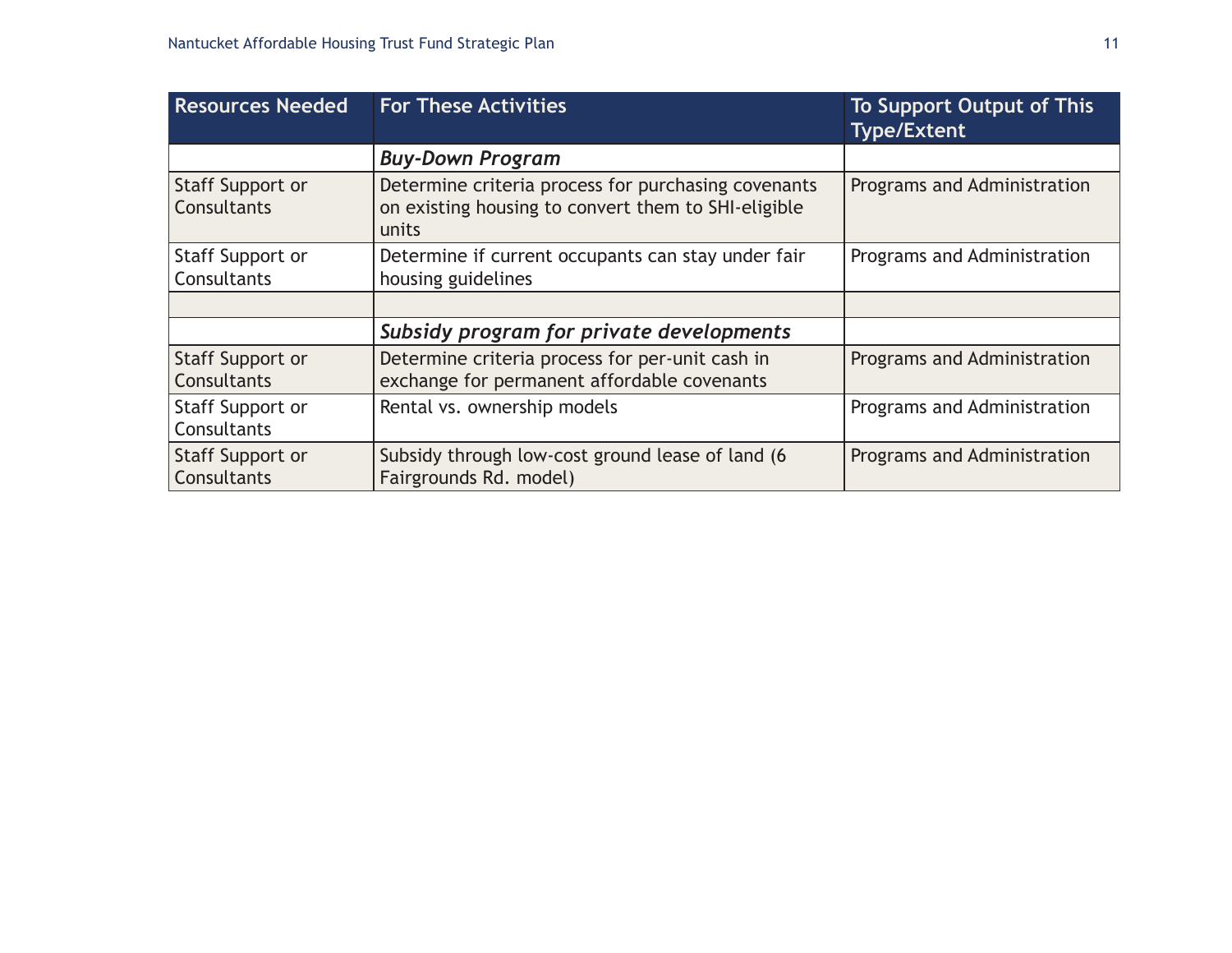# **Appendix**

## **Appendix A: The Strategic Planning Process**

The NAHT's strategic planning process included both internal and external assessments. The trustees worked through five plan development sessions, closely following the logic model developed by the W. K. Kellogg Foundation and refined by the U.S. Environmental Protection Agency (EPA) to design and evaluate programs, communicate purposes and objectives, and make resource allocation decisions.

The logic model framework is based on a **theory of change**, i.e., if the NAHT has enough resources to carry out a particular program or project, there will be a measurable, long-term benefit to a target population and housing affordability, or if the NAHT operates a successful first-time homebuyer program, year-round employers

If you accomplish И уон вссотрёзк If these benefits to your playeed your planned participants are activities to the activities, then you achieved, then If you later access to will hopefully deliver extent you intended, certain cluseges in then your them, then you can the amount of organizations, use them to product and/or Bira complicious communities, or Certain resources are bowellt in certain service that you systems might be mended to operate accomplish your expected to occur playeed activities intended treys your program Situation Resources/ **Activities** Outputs Outcomes Impact (the Problem) Inputs Specific changes The human. The processes, The direct products The situation or Organziational, expected as a result community, and/or financial. techniques, toda. pockless the of program program responds organizational, and events, technology activities, including of peogram sayaness lawed **CONSUMINATION** and actions of the types, levels, and activities, Other changes expected. resources net pergram. targets of services expensed on an to result from program activities to operate the delivered. Isvel lautividus and can be broken program. Examples: Examples:<br>- Number of Promotional into short-**Examples:** Examples: materials medium, and however. Staff time Educational classes taught conditions long-term Volunteer time Number of hummed. curricula . outcomes. Money Service delivery participants capacity - Pactners Publications. - Participation **Examples:** Policy changes Equipment Relationship demographics - Changes in Facilities development Quantity of attitudes. materials Increased produced and *ancasement* distributed. Changes in level of functioning Enhanced knowledge Skills acquired Plassad Work Intended Revalts **Assumptions** Assumptions behind how and why the program's strategies will work (e.g., principles, beliefs, ideas)

in Nantucket will have a more stable base of qualified workers. In short, the model calls for if/then relationships and the willingness to challenge them.

Outreach to various Town officials, other housing organizations, and business leaders occurred in the form of face-to-face interviews by the NAHT's consultant and online surveys directed to similar audiences. The goal was to understand how people active in the community see the NAHT, what they think the NAHT should work on in the near future, and what they think could make the NAHT effective as an agent of affordable housing. Together, the internal assessment and external consultations clarified that the Strategic Plan should focus on four problem/opportunity areas.

Modified from W.K. Kellagg Foundation, "Legic Model Development Guide," 2004.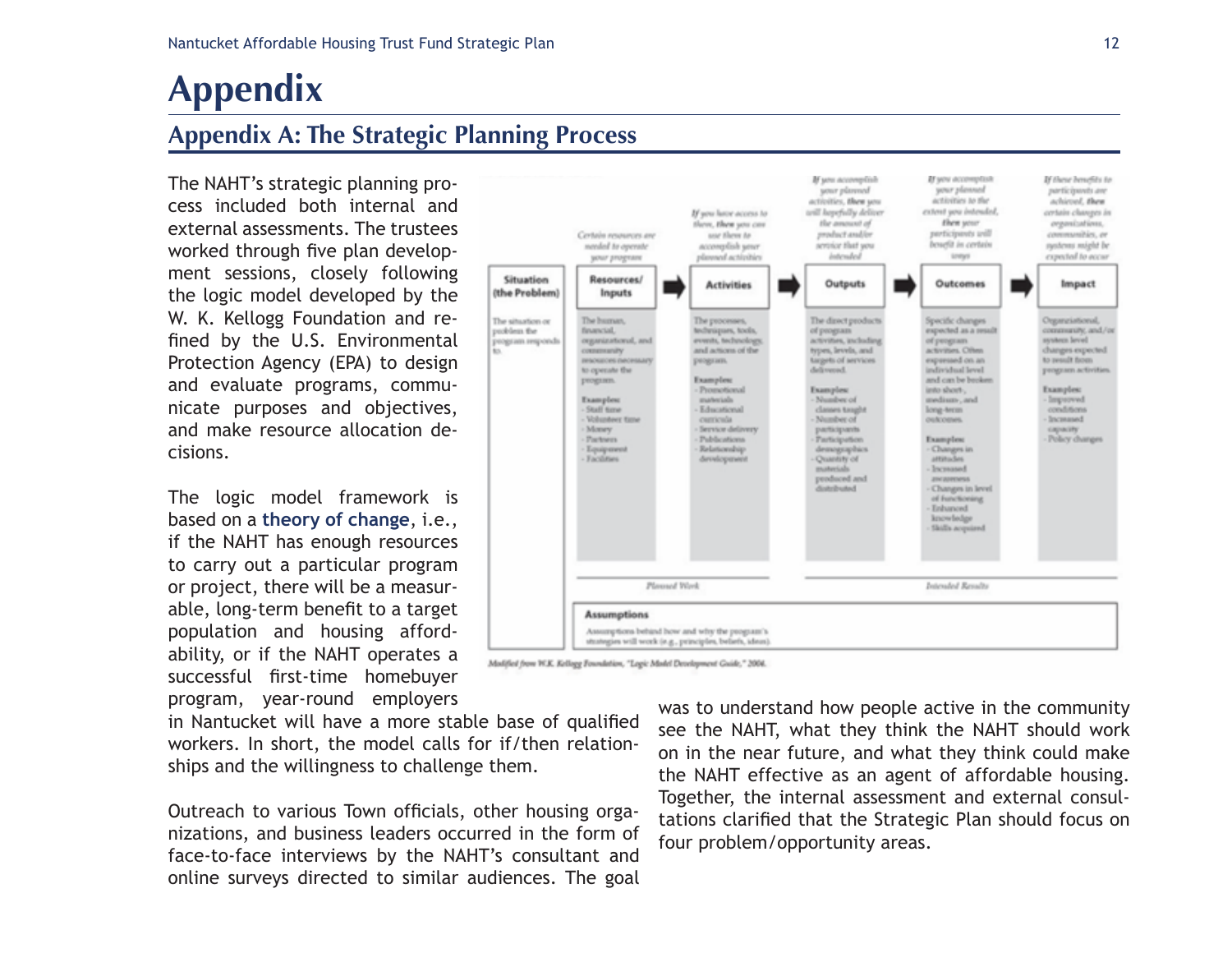### **Appendix B: Powers and Duties of Municipal Affordable Housing Trust Fund**

#### G.L. c. 44, Section 55C

(a) Notwithstanding section 53 or any other general or special law to the contrary, a city or town that accepts this section may establish a trust to be known as the Municipal Affordable Housing Trust Fund, in this section called the trust. The purpose of the trust is to provide for the creation and preservation of affordable housing in municipalities for the benefit of low and moderate income households and for the funding of community housing, as defined in and in accordance with the provisions of chapter 44B. Acceptance shall be by majority vote of the municipal legislative body under section 4 of chapter 4.

 (b) There shall be a board of trustees, in this section called the board, which shall include no less than 5 trustees, including the chief executive officer, as defined by section 7 of chapter 4, of the city or town, but where the chief executive officer is a multi-member body, that body shall designate a minimum of 1 of its members to serve on the board. Trustees shall be appointed in a city by the mayor or by the city manager in a Plan D or Plan E municipality, subject in either case, to confirmation by the city council, and in a town by the board of selectmen, shall serve for a term not to exceed 2 years, and are designated as public agents for purposes of the constitution of the commonwealth. Nothing in this subsection shall prevent a board of selectmen from appointing the town manager or town administrator as a member or chair of the board, with or without the power to vote.

 (c) The powers of the board, all of which shall be carried on in furtherance of the purposes set forth in this act, shall include the following powers, but a city or town may, by ordinance or by-law, omit or modify any of these powers and may grant to the board additional powers consistent with this section:--

 (1) to accept and receive real property, personal property or money, by gift, grant, contribution, devise or transfer from any person, firm, corporation or other public or private entity, including but not limited to money, grants of funds or other property tendered to the trust in connection with any ordinance or by-law or any general or special law or any other source, including money from chapter 44B; provided, however, that any such money received from chapter 44B shall be used exclusively for community housing and shall remain subject to all the rules, regulations and limitations of that chapter when expended by the trust, and such funds shall be accounted for separately by the trust; and provided further, that at the end of each fiscal year, the trust shall ensure that all expenditures of funds received from said chapter 44B are reported to the community preservation committee of the city or town for inclusion in the community preservation initiatives report, form CP-3, to the department of revenue;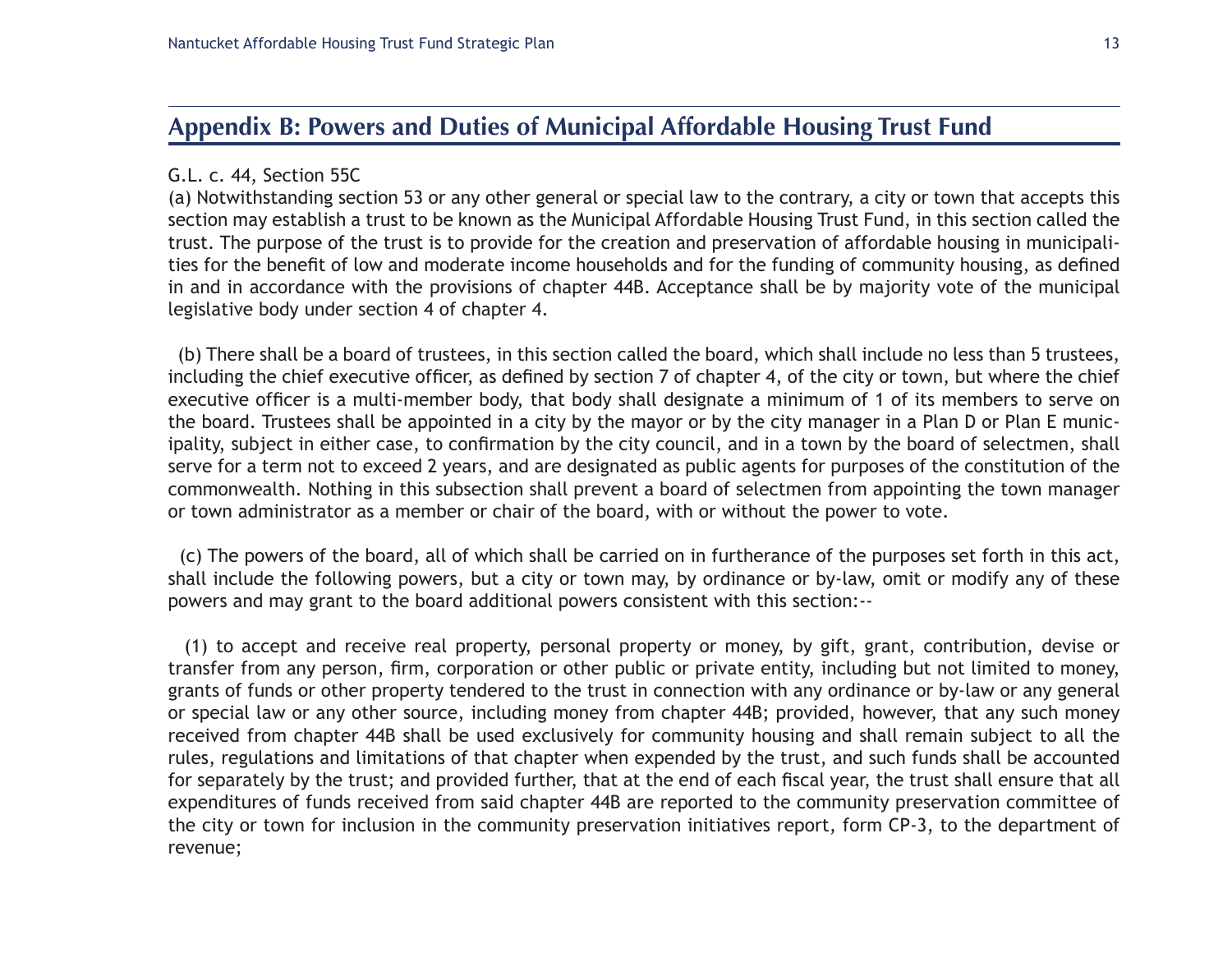(2) to purchase and retain real or personal property, including without restriction investments that yield a high rate of income or no income;

 (3) to sell, lease, exchange, transfer or convey any personal, mixed, or real property at public auction or by private contract for such consideration and on such terms as to credit or otherwise, and to make such contracts and enter into such undertaking relative to trust property as the board deems advisable notwithstanding the length of any such lease or contract;

 (4) to execute, acknowledge and deliver deeds, assignments, transfers, pledges, leases, covenants, contracts, promissory notes, releases, grant agreements and other instruments sealed or unsealed, necessary, proper or incident to any transaction in which the board engages for the accomplishment of the purposes of the trust;

(5) to employ advisors and agents, such as accountants, appraisers and lawyers as the board deems necessary;

 (6) to pay reasonable compensation and expenses to all advisors and agents and to apportion such compensation between income and principal as the board deems advisable;

 (7) to apportion receipts and charges between incomes and principal as the board deems advisable, to amortize premiums and establish sinking funds for such purpose, and to create reserves for depreciation depletion or otherwise;

 (8) to participate in any reorganization, recapitalization, merger or similar transactions; and to give proxies or powers of attorney with or without power of substitution to vote any securities or certificates of interest; and to consent to any contract, lease, mortgage, purchase or sale of property, by or between any corporation and any other corporation or person;

 (9) to deposit any security with any protective reorganization committee, and to delegate to such committee such powers and authority with relation thereto as the board may deem proper and to pay, out of trust property, such portion of expenses and compensation of such committee as the board may deem necessary and appropriate;

(10) to carry property for accounting purposes other than acquisition date values;

 (11) to borrow money on such terms and conditions and from such sources as the board deems advisable, to mortgage and pledge trust assets as collateral;

(12) to make distributions or divisions of principal in kind;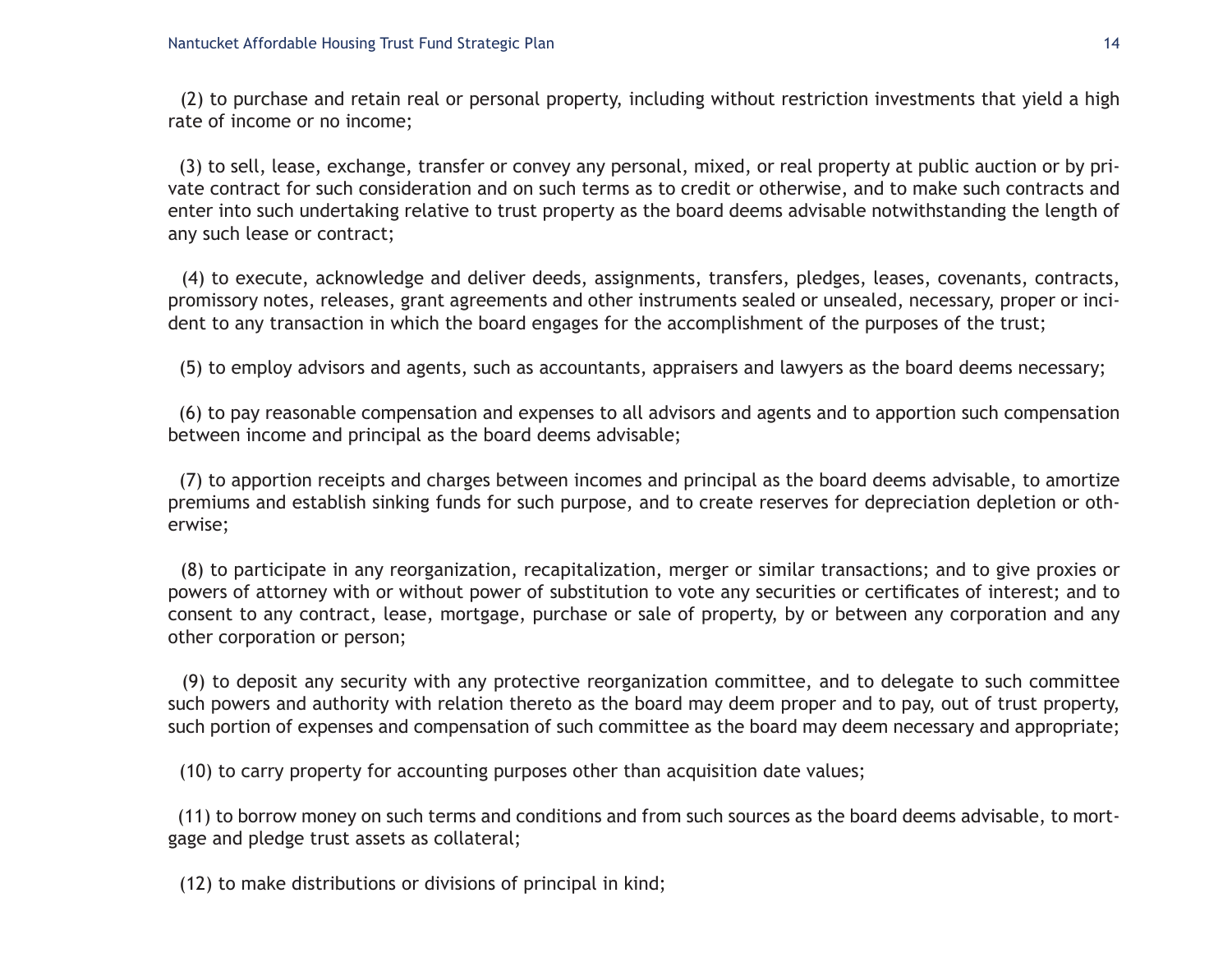#### Nantucket Affordable Housing Trust Fund Strategic Plan 15 and 15 and 15 and 15 and 15 and 15 and 15 and 15 and 15 and 15 and 15 and 15 and 15 and 15 and 15 and 15 and 15 and 15 and 15 and 15 and 16 and 16 and 16 and 16 and

(13) to comprise, attribute, defend, enforce, release, settle or otherwise adjust claims in favor or against the trust, including claims for taxes, and to accept any property, either in total or partial satisfaction of any indebtedness or other obligation, and subject to the provisions of this act, to continue to hold the same for such period of time as the board may deem appropriate;

 (14) to manage or improve real property; and to abandon any property which the board determined not to be worth retaining;

 (15) to hold all or part of the trust property uninvested for such purposes and for such time as the board may deem appropriate; and

(16) to extend the time for payment of any obligation to the trust.

 (d) Notwithstanding any general or special law to the contrary, all moneys paid to the trust in accordance with any zoning ordinance or by-law, exaction fee, or private contributions shall be paid directly into the trust and need not be appropriated or accepted and approved into the trust. General revenues appropriated into the trust become trust property and to be expended these funds need not be further appropriated. All moneys remaining in the trust at the end of any fiscal year, whether or not expended by the board within 1 year of the date they were appropriated into the trust, remain trust property.

 (e) The trust is a public employer and the members of the board are public employees for purposes of chapter 258.

 (f) The trust shall be deemed a municipal agency and the trustees special municipal employees, for purposes of chapter 268A.

 (g) The trust is exempt from chapters 59 and 62, and from any other provisions concerning payment of taxes based upon or measured by property or income imposed by the commonwealth or any political subdivision thereof.

 (h) The books and records of the trust shall be audited annually by an independent auditor in accordance with accepted accounting practices.

(i) The trust is a governmental body for purposes of sections 23A, 23B and 23C of chapter 39.

 (j) The trust is a board of the city or town for purposes of chapter 30B and section 15A of chapter 40; but agreements and conveyances between the trust and agencies, boards, commissions, authorities, departments and public instrumentalities of the city or town shall be exempt from said chapter 30B